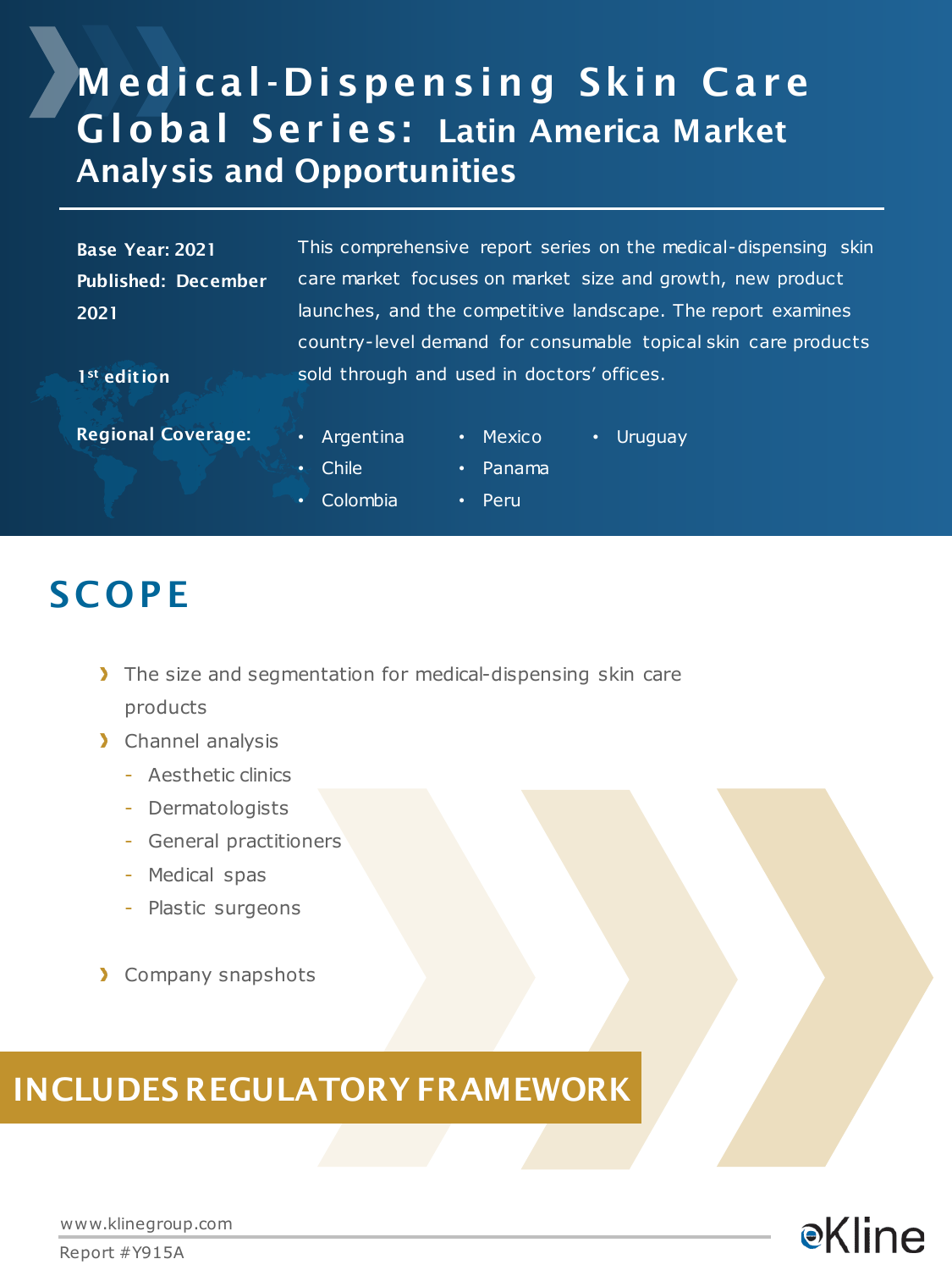# **TABLE OF CONTENTS**

### Introduction

### Regional Overview

Available for subscribers to all market reports

### **Overview**

- Scope
- Regulatory framework
- Key trends
- Market size and growth
- Sales breakdown by segment, product type, and skin care concern
- Competitive landscape
- Brand snapshots
- Marketing
- Services and statistics
- Outlook to 2026
- **•** Opportunities

### EXCEL WORKBOOK



#### **TABLE 1. VOLUMES OFFERED**

Argentina

Chile

Colombia

Mexico

Panama

Peru

Uruguay

#### **TABLE 2. PHYSICIAN TYPES EXAMINED**

Aesthetic practitioners

Dermatologists

General practitioners

Medical spas

Plastic surgeons



www.klinegroup.com

Report #Y915A